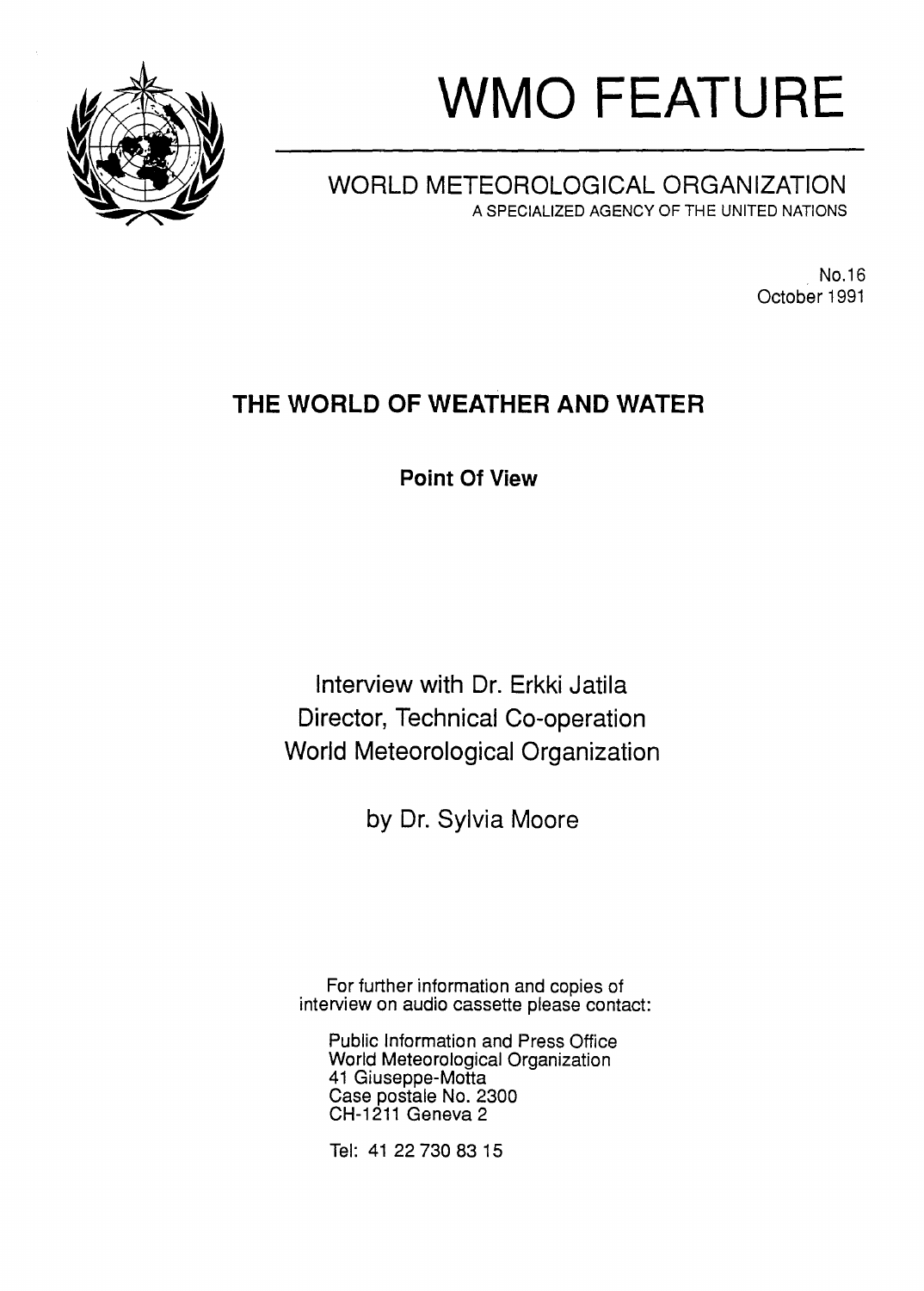#### WMO FEATURE

The World of Weather and Water

Interview with Dr. Erkki Jatila Director, Technical Co-operation (WMO)

by Dr. Sylvia Moore Public Information and Press Office (WMO)

Dr. Moore: With me in the studio today is Dr. Erkki Jatila, formerly the Director-General of the Finnish Meteorological Institute at Helsinki and now Director of the Technical Co-operation Department of the World Meteorological<br>Organization at Geneva. Dr. Jatila what exactly is your background in Dr. Jatila what exactly is your background in meteorology?

Dr. Jatila: <sup>I</sup> started my career at the Finnish Meteorological Institute as weather forecaster for a few years, then I worked for the University for ten years. In the late seventies, I had the opportunity to work for WMO for five years and after that in the eighties <sup>I</sup> became the head of the Finnish Meteorological Service in Helsinki. A year ago I re-joined the WMO.

Dr. Moore: You are involved in Technical Co-operation. How many projects do you have around the world?

Dr. Jatila: We are implementing various types of projects in a hundred and thirty-three countries at the present time.

Dr. Moore: What are you trying to achieve through these projects?

Dr. Jatila: The role of WMO Technical Co-operation Programme is to try to help the national Meteorological Services, in especially developing countries to accomplish their objectives. This means that we assist them to collect the basic weather observations daily at regular schedules. We also help them to process the data and exchange them with the rest of the world. Many of our projects are also aimed at improving the quality of the products the national Meteorological Services provide to the government agencies in their country or to the public. Of course we are also involved in projects related to climate change.

Dr. Moore: You just returned a few days ago from several Asian countries, Bangladesh, Nepal and Thailand. What was the purpose of your visit?

Dr. Jatila: The main purpose was to review some of our on-going projects there as well as to discuss with government officials their needs for the future and to discuss the same with the UNDP Representatives in these countries.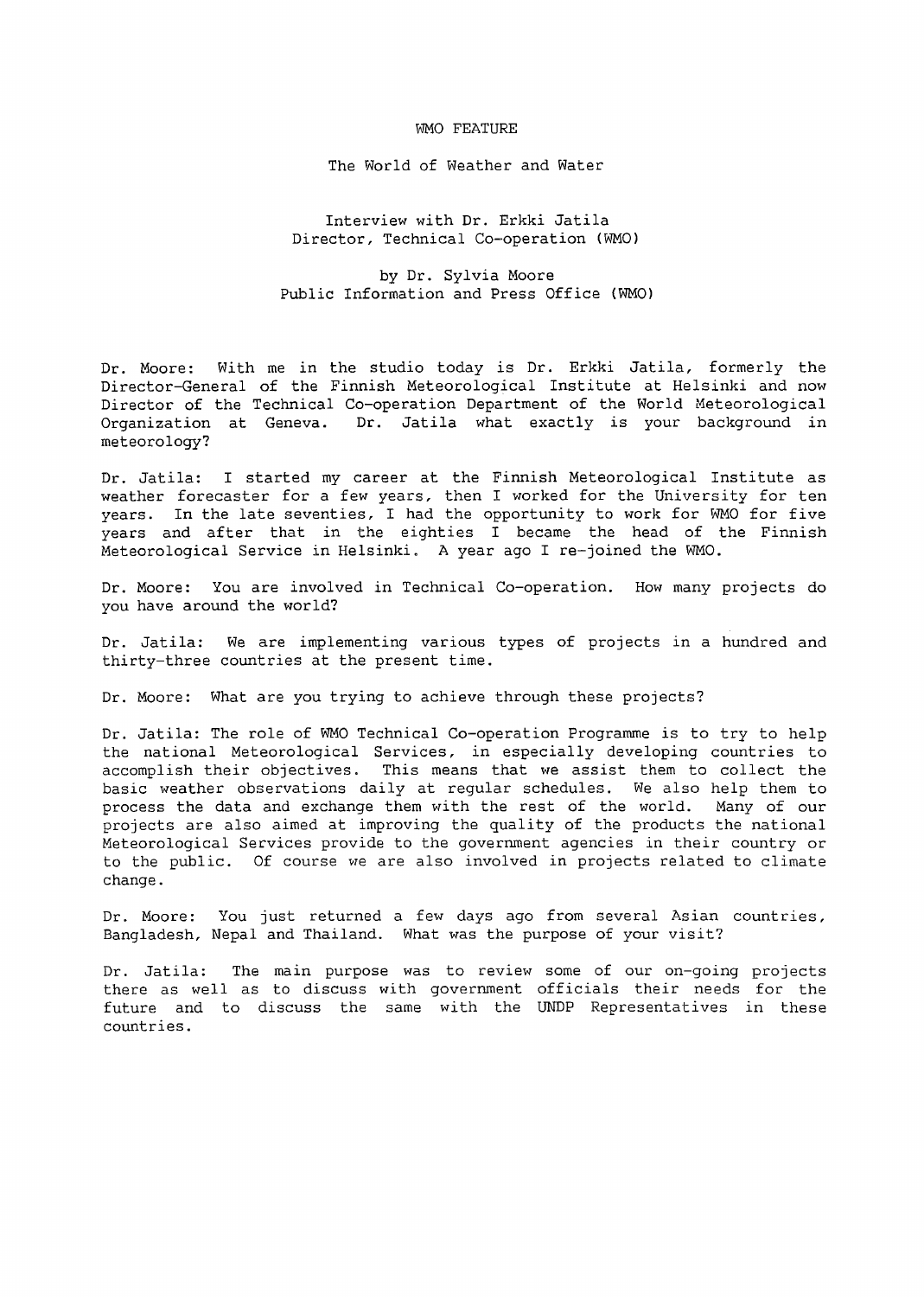Dr. Moore: Bangladesh has been very much in the news recently. What impressed you most during your visit there?

Dr. Jatila: <sup>I</sup> would say that the general impressive characteristic was the presence of water everywhere. If you drove through the countryside for instance, if you found <sup>a</sup> minor depression on the ground, then it was sure to be full of water. The water level in the rivers was very close to the level of the roads next to the river, so that the presence of water was definitely the most evident thing I saw there.

Dr. Moore: This of course relates very closely to the view of climate change experts that Bangladesh is one of the countries which would be most threatened by sea level rise as a result of climate change. Recently there was a cyclone in Bangladesh in April. What was the role of the Hydrological and Meteorological Services in mitigating the effects of the cyclone?

Dr. Jatila: They played <sup>a</sup> very essential role indeed. They were very skillful in forecasting the movement of the cyclone at the end of April. Already, actually <sup>a</sup> week before the cyclone hit the coast, the first warnings were issued about the existence of a cyclone in the vicinity. Then a couple of days before the critical time, the actual danger warning was issued.

Fortunately therefore the government and the local authorities had enough time to start the evacuation process. Nevertheless as we have heard and read in the news media, more than one hundred and forty thousand people died in that catastrophe and there were major economic losses as well.

Dr. Moore: Is the World Meteorological Organization doing something to assist countries in flood and emergency problems?

Dr. Jatila: Yes indeed. We are implementing natural disaster related projects in many countries all over the world. For instance in Bangladesh one of the main reasons of my mission there was to review the success and progress of a project in a flood forecasting system to be established. Because of this project, the flood forecasting centre operated there quite successfully and they were issuing daily the forecast for the water level in the major rivers in Bangladesh, by giving warnings should the water level approach the danger level.

Dr. Moore: Has a special fund been established for such purposes?

Dr. Jatila: Last May after the Bangladesh cyclone disaster, the WMO Congress established the Emergency Assistance Fund. The purpose of this fund is to assist the Members to meet their urgent needs in time of emergency, e.g., to help the national Meteorological Services to rebuild their infrastructure if <sup>a</sup> natural disaster strikes - flood, cyclone, earthquake or whatever. If that infrastructure has been destroyed, then the re-establishment of that Service can be assisted through that fund.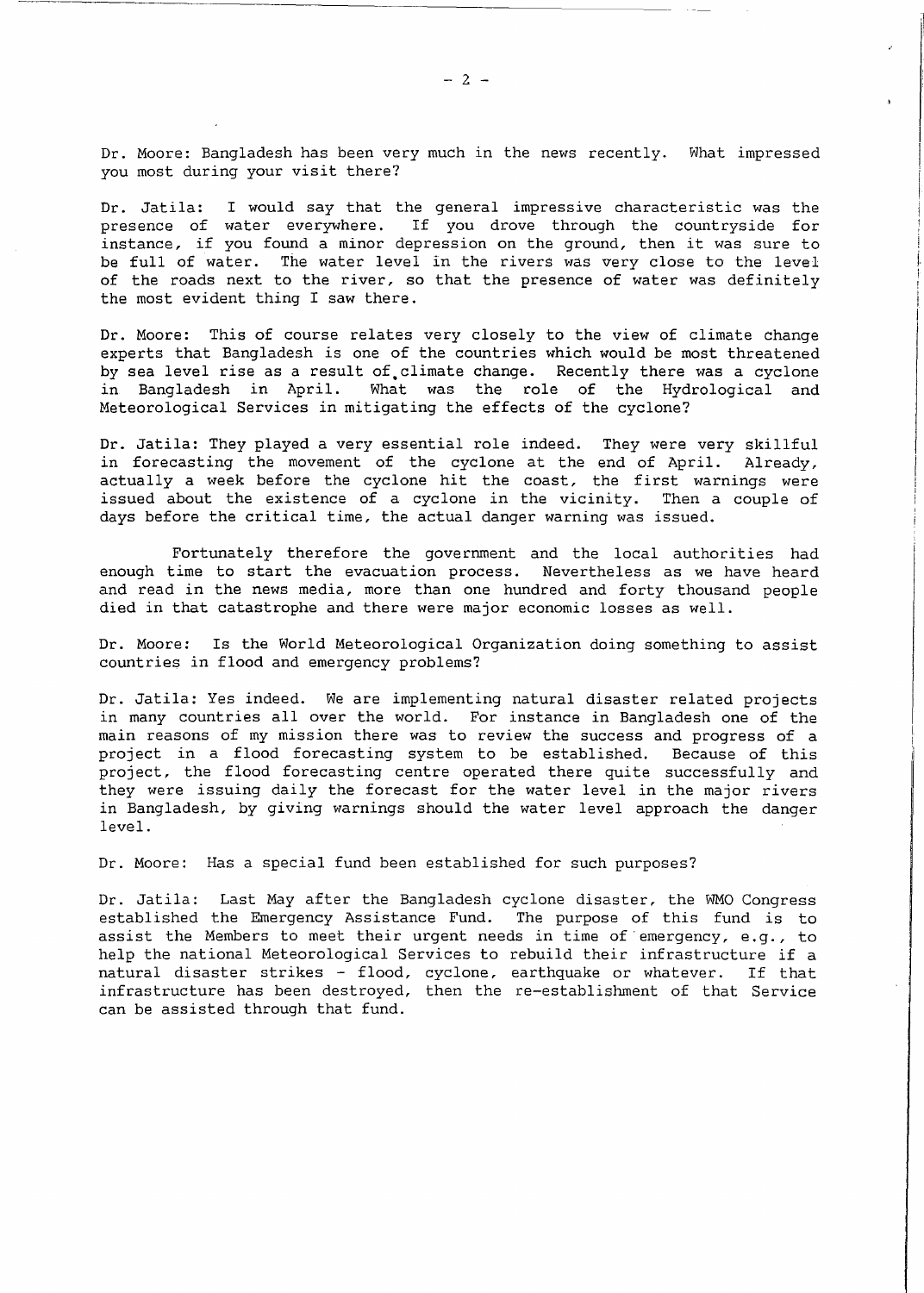Dr. Moore: Can we return to your concern for climate change issues and look into ways of introducing clean energy? When you were in Nepal you looked at<br>some projects dealing with introducing hydro-power. What kind of problems some projects dealing with introducing hydro-power. were there in relation to implementing such projects?

Dr. Jatila: Nepal being <sup>a</sup> mountainous country, is very rich in hydro-power if only that energy form can be exploited properly. In order to do that, we hope to have projects for better water management and assist authorities to build dams, for holding good reservoirs for instance. The distinct problem in Nepal in this respect is sedimentation. The rivers carry huge amounts of sediments and this sediment movement is not well known today. Nor are the patterns of the movement known. Therefore a project is needed to help to estimate the Therefore a project is needed to help to estimate the sediment load.

Dr. Moore: It is clear that Meteorological and Hydrological Services have an important role to play in many aspects of our daily lives. Take agriculture for instance. What projects do you have in that area which would contribute to improving high yields in food production?

Dr. Jatila: In many countries, we have agrometeorological projects through which we try to help national Meteorological Services to assist in the agricultural production by providing meteorological information and forecasts for agriculture. <sup>A</sup> very good example of <sup>a</sup> success story in this respect is <sup>a</sup> project in Africa, in sub-saharan Western African, the so-called CILSS countries.

These nine countries established a centre called the Agrhymet Centre for providing agrometeorological and hydrological information. The project began in the mid-seventies so it has been operational already for more than ten years.

Dr. Moore: Throughout those ten years you must have some statistics about improved yields of specific crops?

Dr. Jatila: Yes. We had what we call pilot projects in particular in Mali and Burkina Paso, whereby we tried to find out what the benefits really are of the specialized services for agriculture provided through the project. It was found that for the plots which used the specialized services, the yields were about twenty-five to thirty per cent higher than in the neighbouring plots which used traditional agricultural practices.

Dr. Moore: What were the crops?

Dr. Jatila: In these experiments we concentrated on millet and sorghumproduction.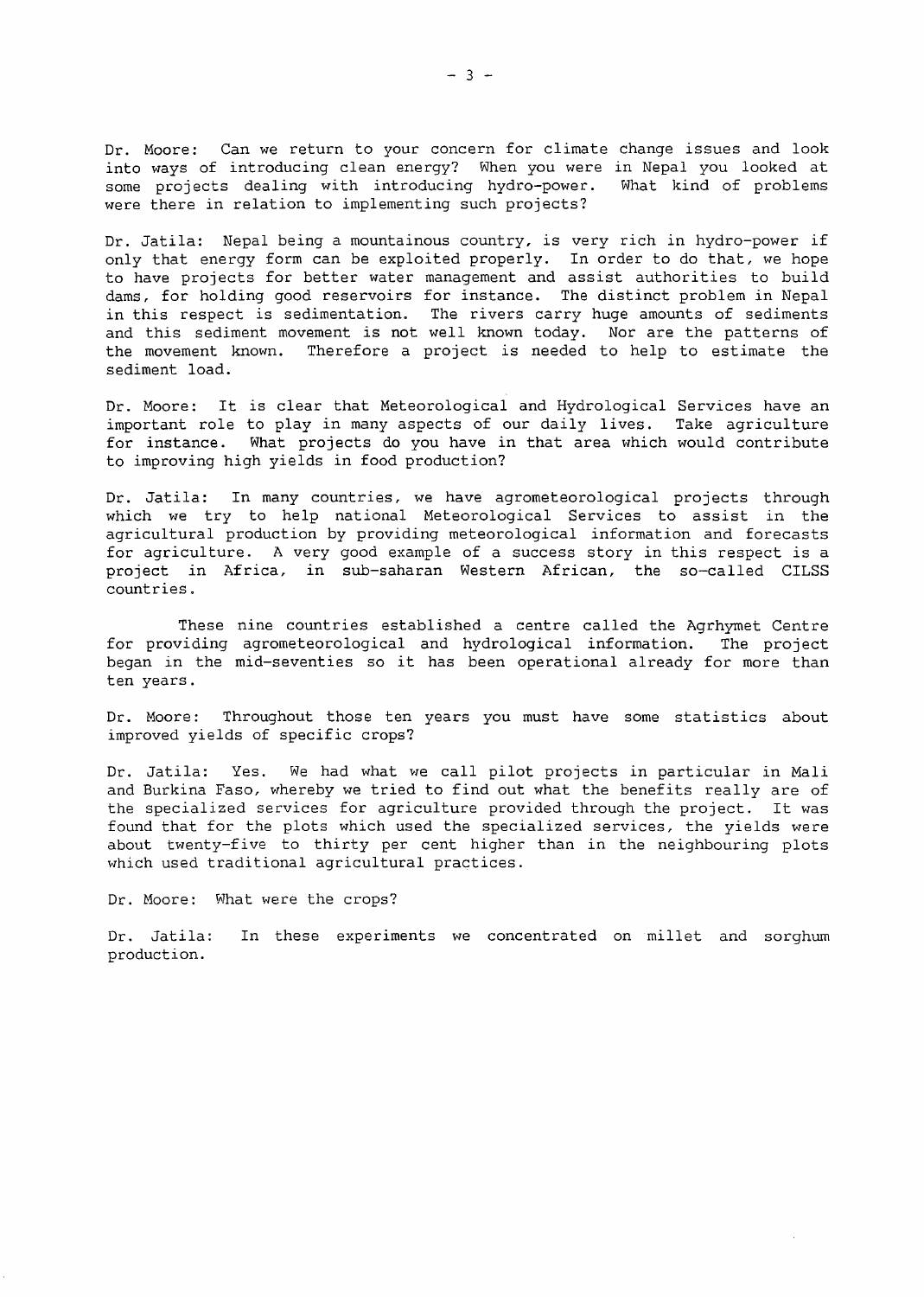Dr. Moore: Water management is fundamental to human life. You have <sup>a</sup> project in the Niger River basin which also covers several countries. How does water management operate?

Dr. Jatila: Eight countries through which the Niger river flows decided that<br>the management of the use of the water should be agreed upon. Through our the management of the use of the water should be agreed upon. project water level measurements of the river are organized. Then all the governments are informed of the water situation in the river. The water is governments are informed of the water situation in the river. used according to the water situation, and to agreed procedures.

Dr. Moore: Let's move from water to other elements such as sun and wind. Solar and wind energy are important new energy sources. You are trying to incorporate such energy sources *in* projects *in* the SADCC countries of Southern Africa. How does that work?

Dr. Jatila: We have included the use, or the availability of the wind and solar energy in many of our projects, not only in SADCC but also in other countries as well. In practice it means that through the project the potential for these energy forms is determined. Then the government energy planners can assess in which part of the country and where solar or wind energy production would be economically feasible.

Dr. Moore: to operate the very sensitive equipment which you would need for these activities. What are you doing in the area of training? Technical assistance is effective when you have trained manpower

Dr. Jatila: In addition to training government experts to operate the equipment provided under the projects, we also have a special training programme financed through our Technical Co-operation Programme as well as the Education and Training Programme. This means that we have near to one hundred trainees abroad at anytime *in* various universities to acquire basic training in meteorology. After studying for a few years they return to their national services and make their contributions to the development of their own nation.

Dr. Moore: You have covered specific projects in countries and some projects which cover several countries. You also have a regional project called ACMAD. What does that stand for?

Dr. Jatila: ACMAD is the abbreviation for African Centre for Meteorological Applications for Development. This is a project, of the Economic Commission of Africa (ECA) and WMO, covering all African nations. It is <sup>a</sup> centre which will operate from Niamey, Niger, and it will provide meteorological and hydrological specialized products to a number of sub-regional centres in meteorological and hydrological in Africa as well as to national Meteorological and Hydrological Services in Africa. So it is <sup>a</sup> major undertaking which within a few years hope will help improve the quality of meteorological products in Africa.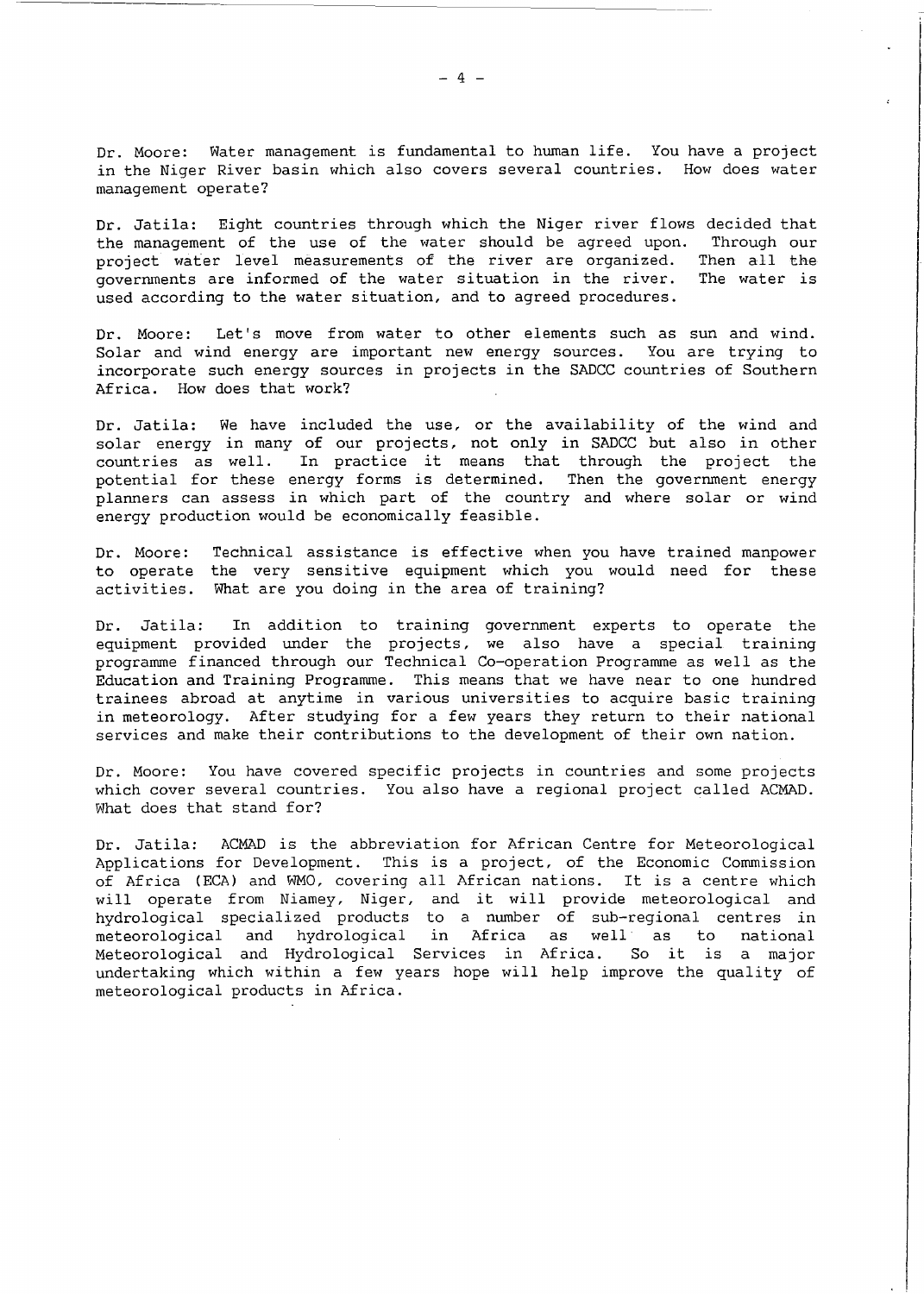Dr. Moore: In your work you must have much to do with government officials in development co-operation. What preoccupations do they have with regard to climate change?

Dr. Jatila: global climate change will take place. The regional and local impacts are their major concerns. stage, in most cases, officials understand now that

Dr. Moore: What kind of local impacts are envisaged?

Dr. Jatila: There are and there will be many local impacts even though at this present stage we know much less about local changes than global ones. During my last mission to Asia for instance, all the government officials <sup>I</sup> met were very concerned about how climate change will change the monsoon system, and about questions such as would there be a likelihood of weaker monsoons in the future? Is the timing likely to change, and so on? In other parts of the world, people are more concerned about the likelihood of .<br>increased drought. In some places there is fear of too much rain, not to mention sea level rise which you already mention earlier.

Dr. Moore: As we are talking now, the United Nations Conference on Environment and Development is holding PrepCom 111. At the other end of the building of the Palais des Nations, working groups are preoccupied with inter-related issues of deforestation, climate change, biodiversity and how these may affect environment and development. This is a global problem  $-$  a planetaring problem. How do you see this in relation to your programme?

Dr. Jatila: Through the Technical Co-operation Programme, WMO seeks to help governments as much as possible to tackle climate change and global change related issues. I would like to take some very concrete examples of what we have been doing during the last years. The first example is our CLICOM project. That is the Climatological Data Computing System which is <sup>a</sup> personal computer based system already delivered to almost one hundred countries. This project helps the national Meteorological Services to establish climatological data bases and to know what kind of climate that country has had in the past. That very basic information is needed in order to try to predict what will happen in the future.

Another very successful project we are implementing is the Data Rescue project for collecting all the old weather observations. In many developing countries weather observations have been made for more than one hundred years, but that data is not actually being used effectively. It is in log books and so on. Through this project we collect the data and transform it into the computer compatible format for use by the national authorities in the originating country as well as internationally. So these are the examples of the past projects we are implementing which are directly related to climate change.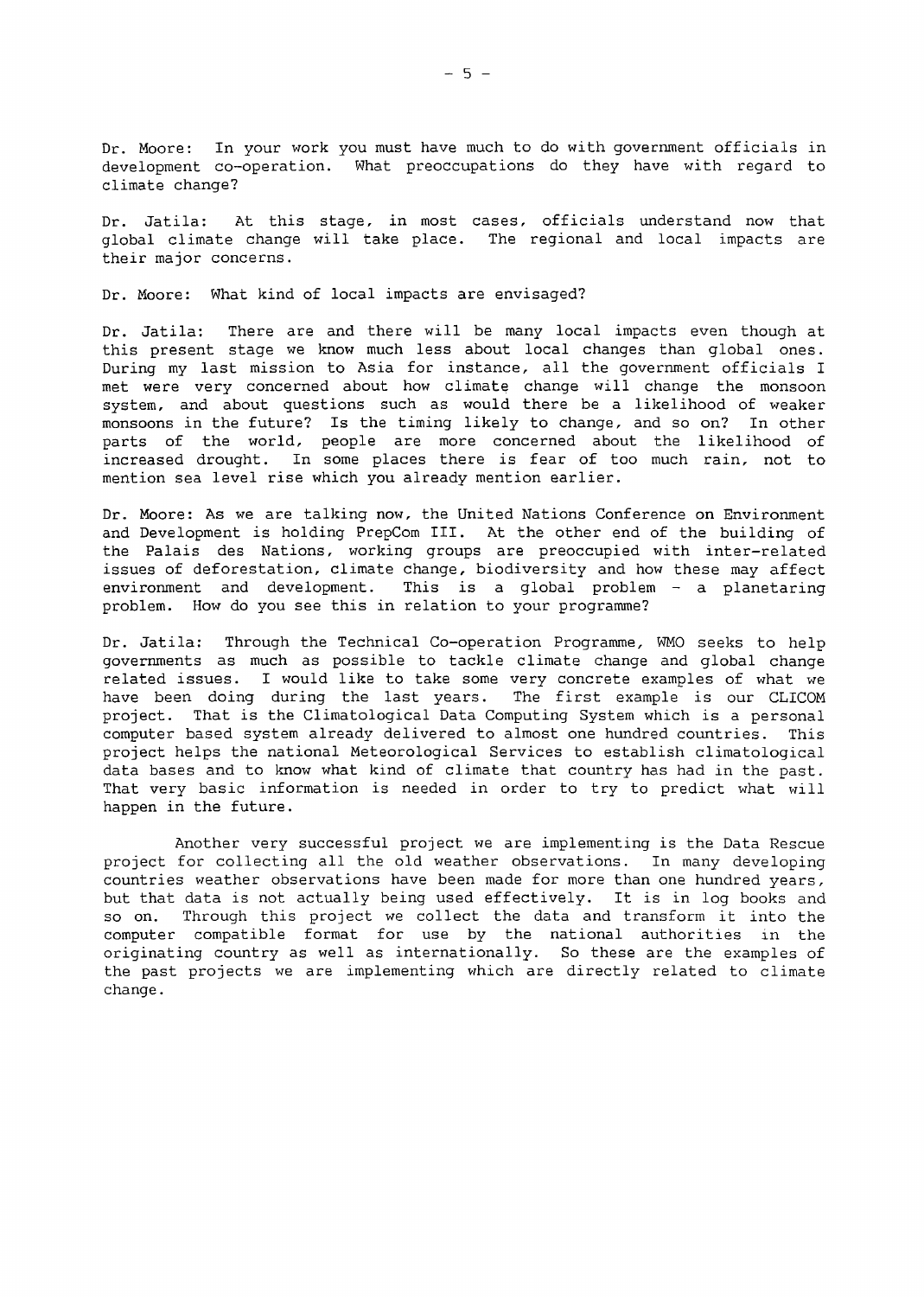Dr. Moore: What is the GEF project?

Dr. Jatila: GEF is the abbreviation of the Global Environment Facility which is <sup>a</sup> fund established jointly by the World Bank, UNDP and UNEP and managed by these organizations. UN Member governments have made funds available. The size of the fund now is 1.4 billion dollars. WMO plans of how to apply for the use of that fund are manifold.

We have one project already approved for funding from this source and that has to do with the measurements of the greenhouse gases. There would be additional stations established to measure the greenhouse gases also in the developing countries. Right now we are preparing proposals for GEF funding to improve the monitoring of the atmosphere in the developing countries.

Through this source of funding we hope we will be able to improve our observing capabilities in many of the developing countries so that the uncertainties in climate change predictions can be reduced especially at the regional and national levels.

Dr. Moore: Presumably that will help towards maintaining the balance between sustainable environmental goals and those of improving economic development. How do you think that could work effectively?

Dr. Jatila: It could indeed work effectively but one needs <sup>a</sup> new type of thinking. Meteorology can help in reducing the burden to nature by man. If we take just one example. The use of fertilizers is very much dependent on the timing of fertilizer application, and if the timing is the best possible, then the increase in the yield is much better than if the timing was<br>inaccurate. Meteorological information can assist in determining the best Meteorological information can assist in determining the best possible timing. Therefore agrometeorological projects can be used directly for assessing the time for using fertilizers, thereby reducing their use, with benefits to the environment as well.

### Dr. Moore: How do you finance your programmes?

Dr. Jatila: About one half of our projects are financed by the United Nations Development Programme (UNDP). Others are supported by various donor agencies with whom we have special agreements defining for which purpose the trust funds are used, as well as from the WMO Voluntary Co-operation Programme (VCP) where support is provided by WMO Members. In addition, there are also provisions under the WMO regular budget for fellowships and support to training activities.

The total volume of WMO Technical Co-operation support to developing countries now is about thirty million dollars annually. We understand that there is also bilateral assistance as well in meteorology and hydrology.